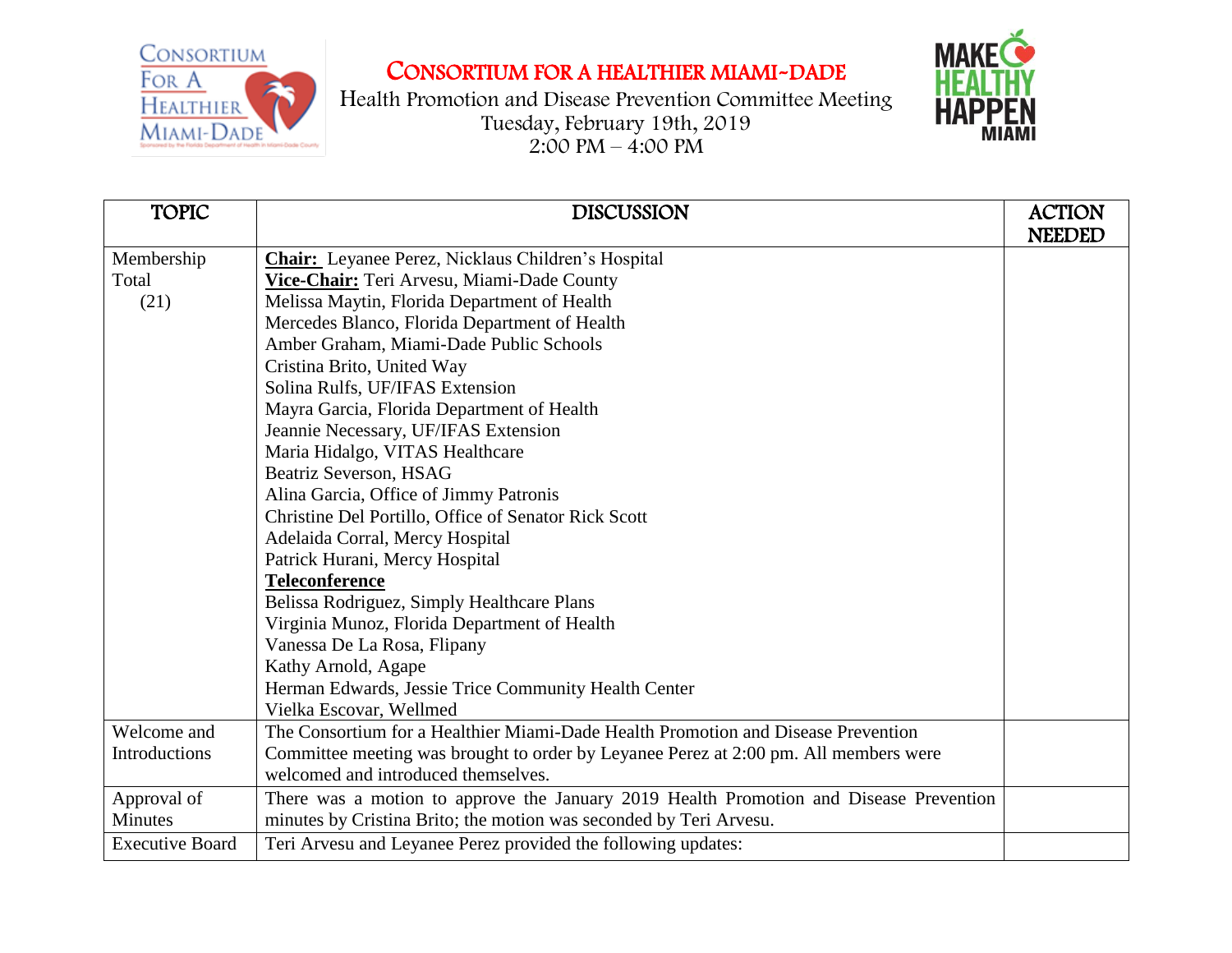

CONSORTIUM FOR A HEALTHIER MIAMI-DADE

Health Promotion and Disease Prevention Committee Meeting Tuesday, February 19th, 2019  $2:00 \text{ PM} - 4:00 \text{ PM}$ 



| Updates                  | The Executive Board had the orientation for the new chairs and co-chairs.<br>п<br>The Executive Board met the new administrator for the Florida Department of Health in<br>Miami-Dade County, Dr. Yesenia Villalta.                                                                                                                                                                                                                                                                                                                                                                                                                                                                                                                                                                                                                                                                                                                                                                                                                                                                                                                                                                                                                                                                                                                  |  |
|--------------------------|--------------------------------------------------------------------------------------------------------------------------------------------------------------------------------------------------------------------------------------------------------------------------------------------------------------------------------------------------------------------------------------------------------------------------------------------------------------------------------------------------------------------------------------------------------------------------------------------------------------------------------------------------------------------------------------------------------------------------------------------------------------------------------------------------------------------------------------------------------------------------------------------------------------------------------------------------------------------------------------------------------------------------------------------------------------------------------------------------------------------------------------------------------------------------------------------------------------------------------------------------------------------------------------------------------------------------------------|--|
| Presentation             | Dr. Patrick Hurani from Mercy Hospital presented on "Heart Disease Awareness".<br>$\blacksquare$                                                                                                                                                                                                                                                                                                                                                                                                                                                                                                                                                                                                                                                                                                                                                                                                                                                                                                                                                                                                                                                                                                                                                                                                                                     |  |
| Previous Action<br>Items | The committee discussed the opportunity to participate in the "A Billion Steps Challenge"<br>п<br>initiative.<br>The app developer of this initiative will be presenting to the Executive Board to<br>show all the features and data collection capability of the application.<br>Since there is a cost associated with the app, more information is needed.<br>The committee discussed the possibility of hosting the monthly committee meetings at<br>п<br>different locations, so that members can visit other organizations and see what our<br>partners are offering.<br>Some concerns that were raised included:<br>The convenience of our location and how distance can affect attendance.<br>The location would have to provide access to conference room, a Polycom<br>(conference phone), projector/screen in case of a presentation, and enough<br>parking spaces.<br>Members that expressed an interest in hosting one of our meetings were<br>VITAS healthcare and Jessie Trice Community Health Center.<br>Due to upcoming presentations, this would have to take place in June.<br>٠<br>The committee will have to discuss the topic further to reach an agreement.<br>п.<br>The committee discussed the possibility of hosting a forum or health fair to address<br>п<br>chronic disease rates in Miami-Dade County. |  |
|                          | The committee decided on hosting a forum, since they already hosted a health fair<br>$\overline{\phantom{0}}$<br>in 2018.                                                                                                                                                                                                                                                                                                                                                                                                                                                                                                                                                                                                                                                                                                                                                                                                                                                                                                                                                                                                                                                                                                                                                                                                            |  |
|                          | The committee will need to decide what the theme of the forum will be, a date,<br>and location.                                                                                                                                                                                                                                                                                                                                                                                                                                                                                                                                                                                                                                                                                                                                                                                                                                                                                                                                                                                                                                                                                                                                                                                                                                      |  |
|                          | The committee discussed the idea of inviting past speakers to the forum.                                                                                                                                                                                                                                                                                                                                                                                                                                                                                                                                                                                                                                                                                                                                                                                                                                                                                                                                                                                                                                                                                                                                                                                                                                                             |  |
|                          | September 2019 is a possible month for the forum.                                                                                                                                                                                                                                                                                                                                                                                                                                                                                                                                                                                                                                                                                                                                                                                                                                                                                                                                                                                                                                                                                                                                                                                                                                                                                    |  |